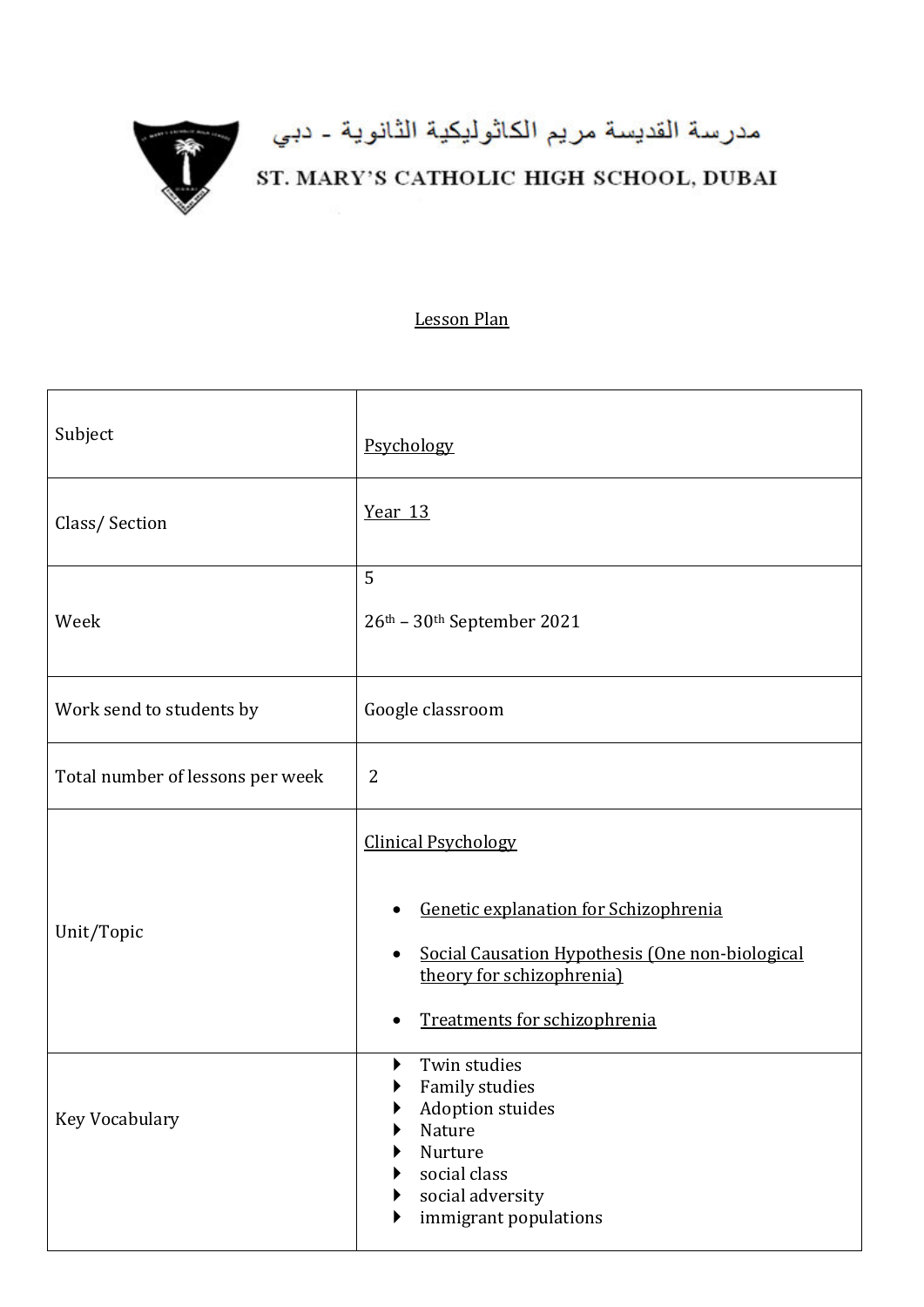| Lessons 1,2,3 -Live Zoom lesson<br>along with face to face instruction<br>for students present on a particular<br>day<br>Work will be assigned in google<br>classroom which will be matched to<br>the students ability. | <b>Specific Learning objectives</b><br>Analyze Genetic explanation for Schizophrenia.<br>Evaluate Social Causation Hypothesis (non-biological<br>theory for schizophrenia)<br>Evaluate different treatments for schizophrenia<br><b>Specific Intended Learning Outcomes</b><br>Describe Genetic explanation for Schizophrenia<br>Explain schizophrenia due to factors such as social<br>class, social adversity and immigrant populations.<br>Discuss three treatments for schizophrenia.                              |
|-------------------------------------------------------------------------------------------------------------------------------------------------------------------------------------------------------------------------|------------------------------------------------------------------------------------------------------------------------------------------------------------------------------------------------------------------------------------------------------------------------------------------------------------------------------------------------------------------------------------------------------------------------------------------------------------------------------------------------------------------------|
| <b>Tasks</b>                                                                                                                                                                                                            | Task: (Homework) (google classroom)<br>Progress check 1.26:<br>Briefly evaluate clozapine with regard to its effectiveness- an<br>atypical antipsychotic drug for schizophrenia.<br>Progress check 1.29:<br>Outline some assumptions underpinning CBT as a therapy for<br>schizophrenia.<br>Progress check 1.32:<br>Explain three features of an ACT approach.<br>Submission date: 2 <sup>nd</sup> October 2021                                                                                                        |
| Assessment Criteria/<br><b>Essential questions</b>                                                                                                                                                                      | <b>Essential questions:</b> (as per the specification)<br>What is the difference between atypical and typical<br>drug?<br>Explain the two stages of CBT as a treatment for<br>schizophrenia.<br>Describe social factors that can cause schizophrenia.<br><b>Assessment Criteria:</b><br>AO1: Outline factors such as social class, social adversity and<br>immigrant populations affects on schizophrenia.<br>AO2: Discuss three treatments for schizophrenia.<br>A03: Evaluate different treatments for schizophrenia |